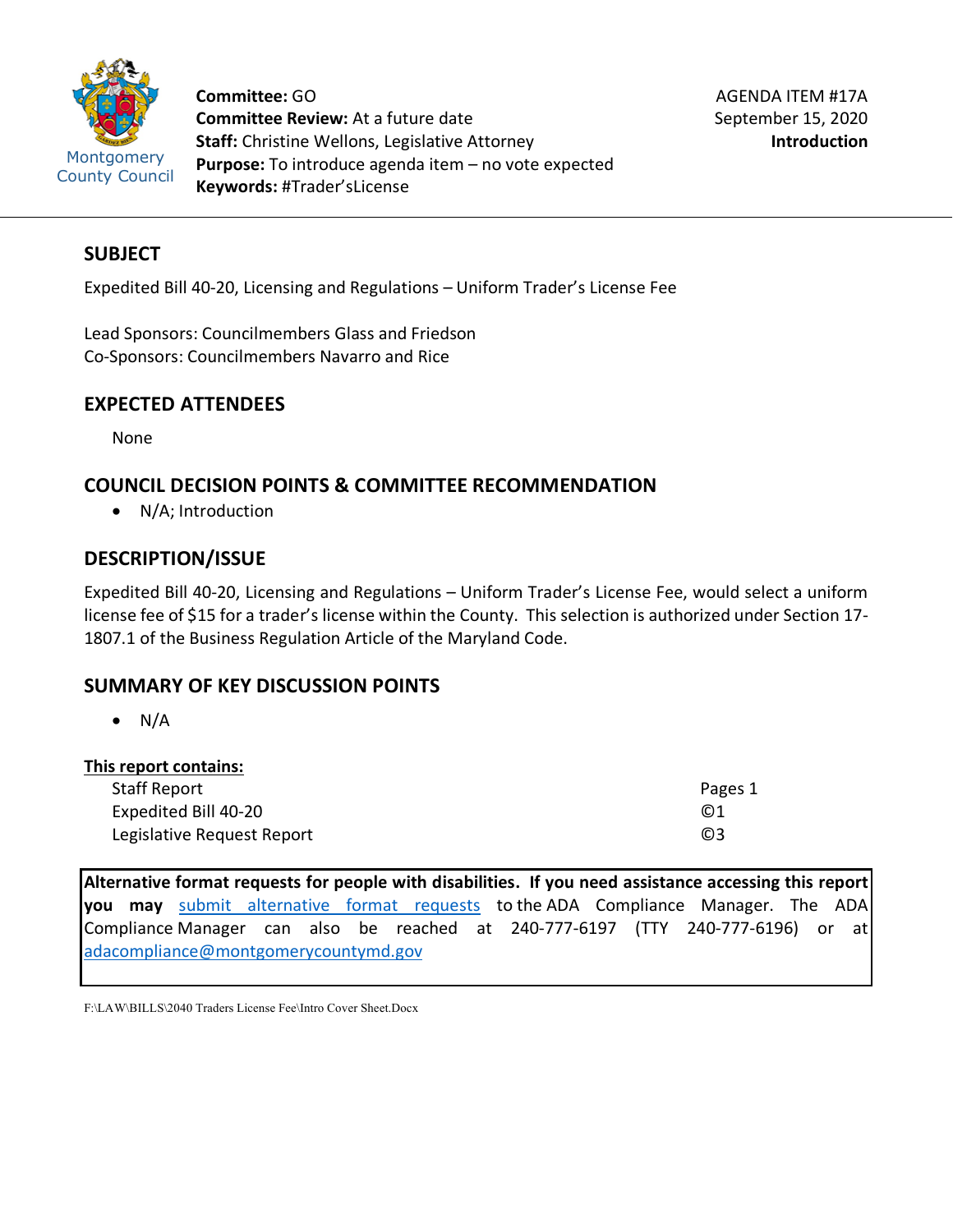Agenda Item 17A September 15, 2020 **Introduction**

## **M E M O R A N D U M**

September 10, 2020

TO: County Council

FROM: Christine Wellons, Legislative Attorney

SUBJECT: Expedited Bill 40-20, Licensing and Regulations – Uniform Trader's License Fee

PURPOSE: Introduction – no Council votes required

Expedited Bill 40-20, Licensing and Regulations – Uniform Trader's License Fee, sponsored by Lead Sponsors Councilmembers Glass and Friedson and Co-Sponsors Councilmembers Navarro and Rice, is scheduled to be introduced on September [1](#page-1-0)5, 2020.<sup>1</sup> A public hearing is tentatively scheduled for September 22 at 1:30 p.m.

Bill 40-20 would select a uniform trader's license fee under State law. The license fee would be \$15.

## **BACKGROUND**

In 2019, State law was amended to permit a County to select a uniform trader's license fee. (Chapters [569/570 of 2019\)](https://gcc01.safelinks.protection.outlook.com/?url=http%3A%2F%2Fmgaleg.maryland.gov%2F2019RS%2Fchapters_noln%2FCh_569_hb0034T.pdf&data=02%7C01%7CChristine.Wellons%40montgomerycountymd.gov%7C0ab6c5a59c7041dd3b1108d84df0993d%7C6e01b1f9b1e54073ac97778069a0ad64%7C0%7C0%7C637345043046736768&sdata=DV4XXn48g82wb1sXHyPThvDrxGnDDTZg3LTUiGj2I20%3D&reserved=0). The trader's license is required by the State to operate certain retail stores and exhibitors. The fee is collected by the Circuit Court.

Under current law, the amount of the trader's fee varies between \$15 and \$800, depending upon the value of the trader's stock-in-trade. (Md. Code Ann., Bus. Reg. § 17-1808). The State and the County share in the fee revenues. (§ 17-206).

Under the bill, the fee would be \$15 for all traders, and the State would keep all revenues from the fee. (Bus. Reg. §§ 17, 206, 17-1808).

<span id="page-1-0"></span><sup>1</sup> #Trader'sLicense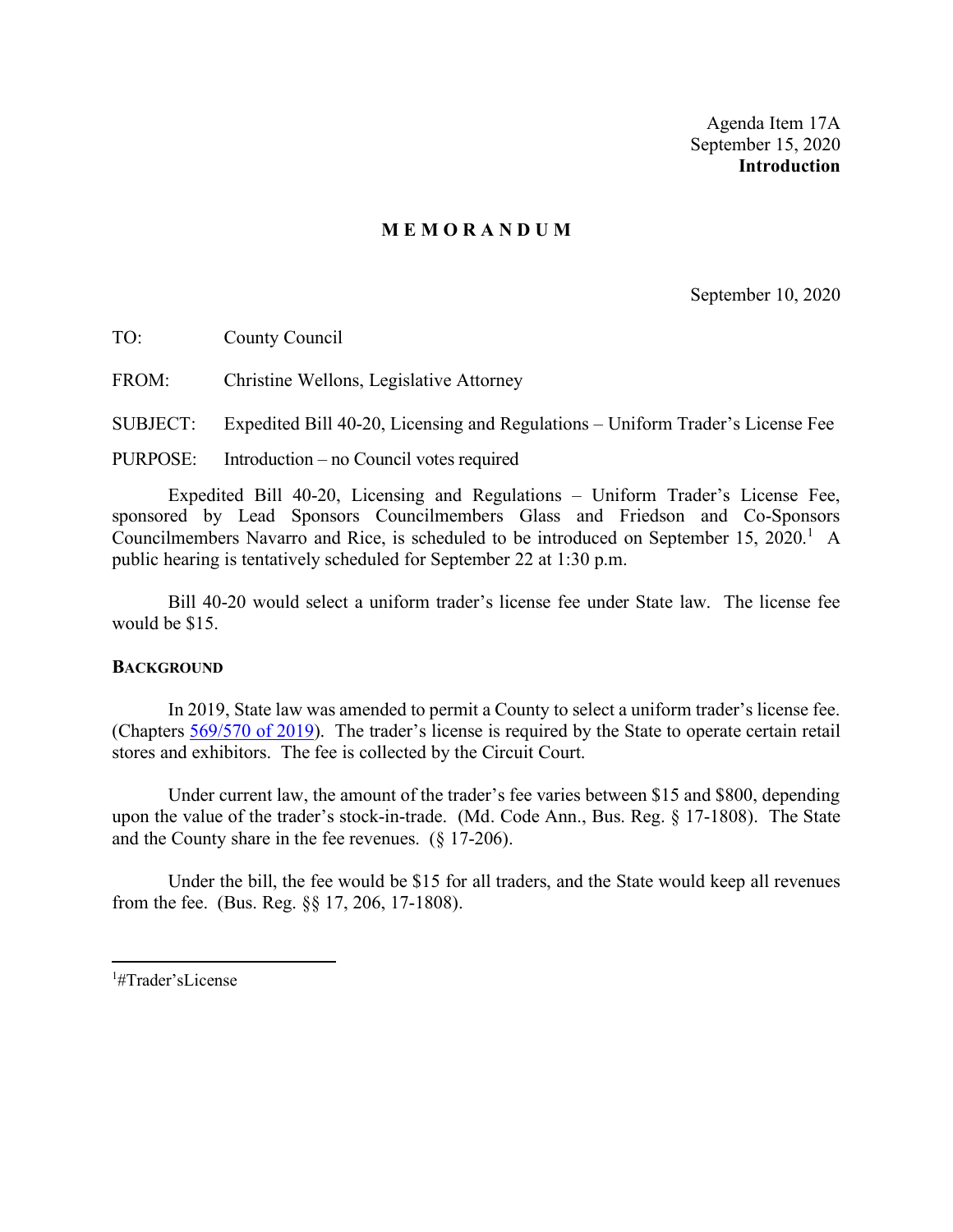#### **BILL SPECIFICS**

Under the bill, the County would select a uniform license fee for a trader's license under Section 17-1807.1 of the Business Regulation Article of the Maryland Code. Pursuant to State law, the uniform trader's license in the County would be \$15.

The bill would require the Director of Finance to communicate the County's selection to the State Comptroller and to the State Department of Assessments and Taxation on or before October 1, 2020.

The bill further specifies that, although the selection of a uniform fee is "irrevocable" under State law, the County may revoke the selection if State law changes.

| This packet contains:      | Circle $#$ |
|----------------------------|------------|
| Expedited Bill 40-20       |            |
| Legislative Request Report |            |

F:\LAW\BILLS\2040 Traders License Fee\Intro Memo.Docx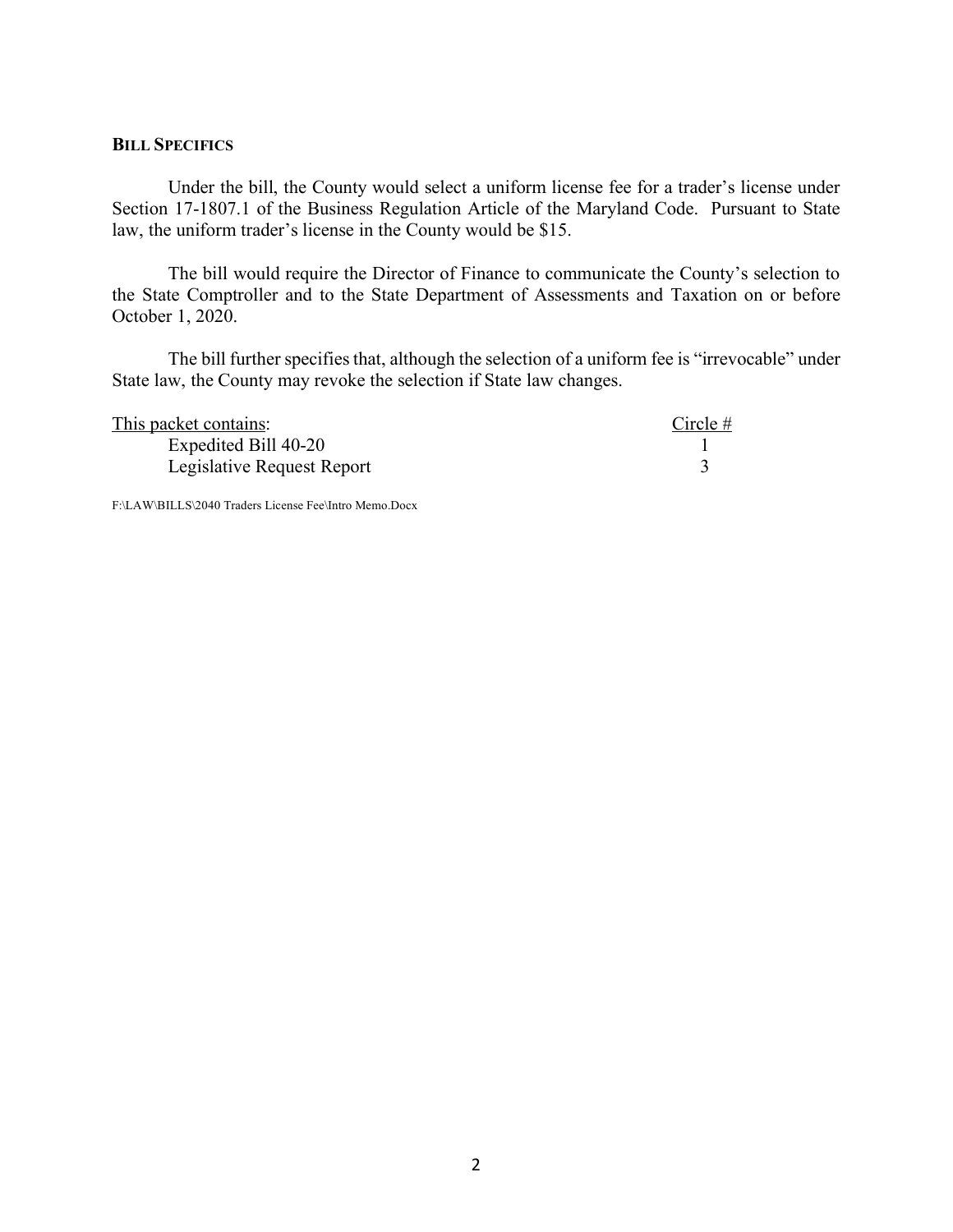| Expedited Bill No. 40-20                |  |  |
|-----------------------------------------|--|--|
| Concerning: Licensing and Regulations - |  |  |
| Uniform Trader's License Fee            |  |  |
| Revised: 09/21/2020   Draft No.   1     |  |  |
| Introduced: September 15, 2020          |  |  |
| Expires: March 15, 2022                 |  |  |
| Enacted:                                |  |  |
| Executive:                              |  |  |
| Effective:                              |  |  |
| Sunset Date: None                       |  |  |
| Ch. ____, Laws of Mont. Co.             |  |  |

# **COUNTY COUNCIL FOR MONTGOMERY COUNTY, MARYLAND**

Lead Sponsors: Councilmembers Glass and Friedson Co-Sponsors: Councilmembers Navarro and Rice

## **AN EXPEDITED ACT** to:

- (1) select a uniform trader's license fee under State law; and
- (2) generally amend the law regarding licensing and license fees.

### By adding

Montgomery County Code Chapter 30, Licensing and Regulations Generally Section 30-13

| <b>Boldface</b>              | Heading or a defined term.                          |
|------------------------------|-----------------------------------------------------|
| Underlining                  | Added to existing law by original bill.             |
| [Single boldface brackets]   | Deleted from existing law by original bill.         |
| Double underlining           | Added by amendment.                                 |
| [[Double boldface brackets]] | Deleted from existing law or the bill by amendment. |
| * * *                        | Existing law unaffected by bill.                    |
|                              |                                                     |

*The County Council for Montgomery County, Maryland, approves the following act:*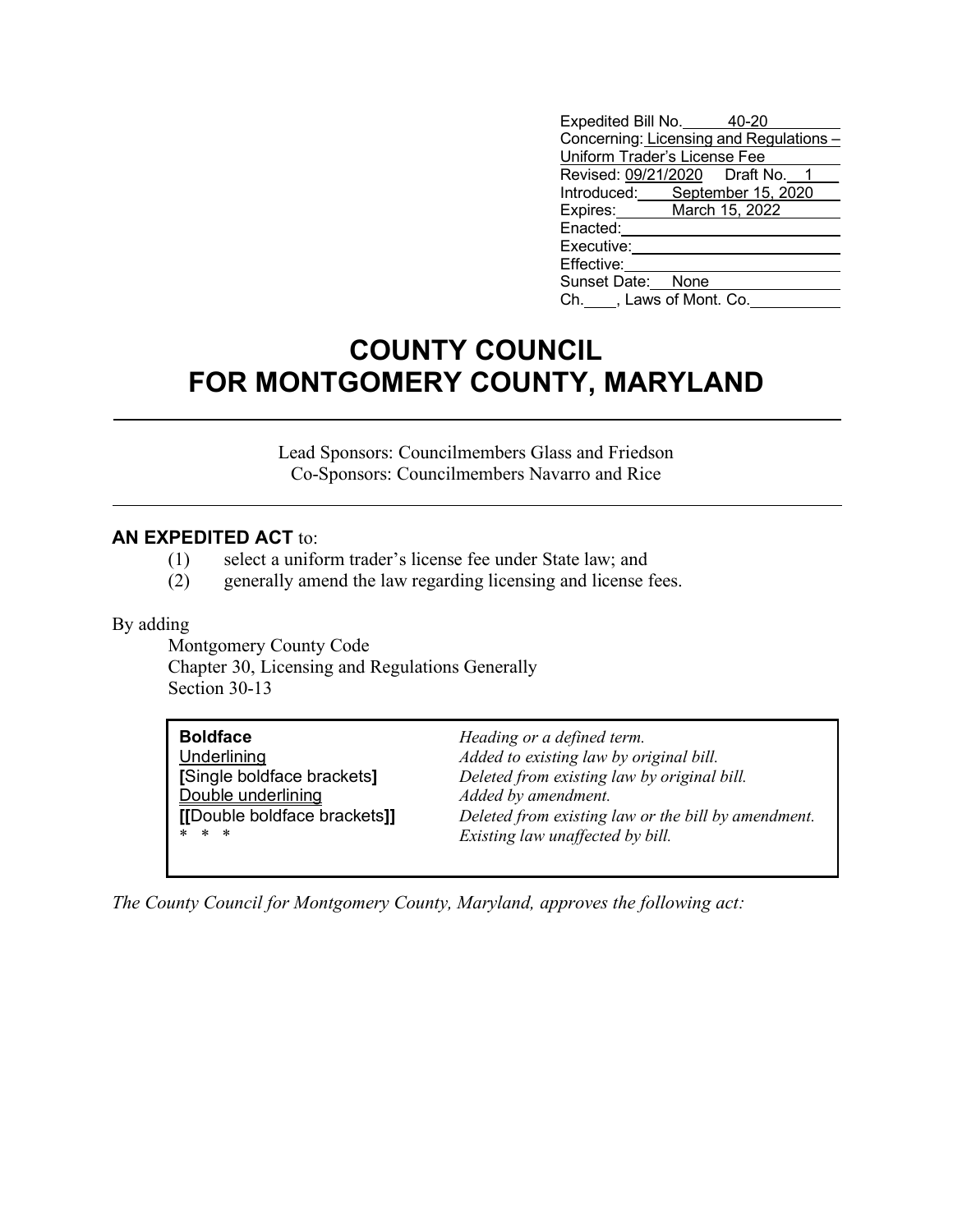# **Sec 1. Section 30-13 is added as follows:**

- **30-13. Uniform Trader's License Fee.**
- (a) The County selects a uniform license fee for a trader's license under Section 17-1807.1 of the Business Regulation Article of the Maryland Code.
- 

 (b) The trader's license in the County must be \$15 under Section 17- 1808(b) of the Business Regulation Article of the Maryland Code.

 **Sec. 2. Expedited Effective Date.** The Council declares that this legislation is necessary for the immediate protection of the public interest. This Act takes effect on the date on which it becomes law.

 **Sec. 3. Submission of Selection.** On or before October 1, 2020, the Director of Finance or the Director's designee must notify the State, using a form provided by the State Comptroller and the State Department of Assessments and Taxation, of the County's selection of a uniform trader's license fee under this Act.

 **Sec. 4. Revocability of Selection.** Under Section 17-1801.1 of the Business Regulation Article of the Maryland Code, the selection of a uniform \$15 trader's license fee is "irrevocable". However, the County reserves its right to revoke its selection if the State amends Sections 17-1807.1 or Section 17-1808(b) of the Business Regulation Article, including if the State raises the license fee above \$15.